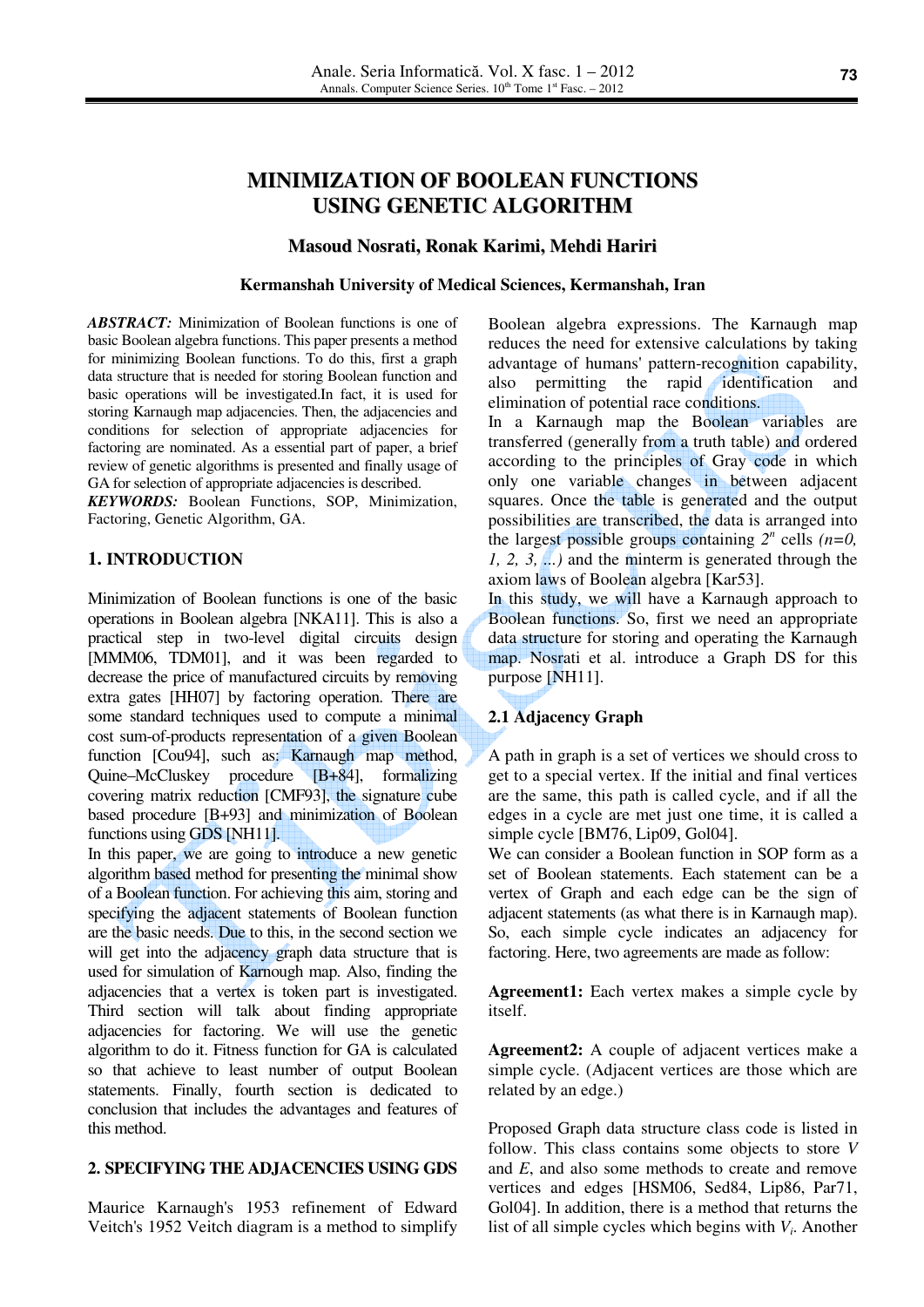method is defined to return the number of all adjacent vertices of  $V_i$ , too [NH11].

#### Class Graph

## {

}

```
 //Objects 
  // Data containers to store Vertices and Edges 
 public: 
   Graph(); 
         // To create an empty graph
  bool IsEmpty(); 
       // If graph has no vertices returns TRUE(1), 
              else 
              returns FALSE(0) 
  void AddVertex(Vertex V); 
         // Insert a new vertex
  void AddEdge(Vertex U , Vertex V); 
         // Insert a new edge between u and v
  void RemoveVertex (Vertex V); 
         // Deletes v and all edges incident to it
  void RemoveEdge(Vertex U, Vertex V);
         // Deletes edge (u,v)
   list Cycles(Vertex V<sub>i</sub>);
        \ell Returns the list of all cycles that begins with V_iint AdjacentVertices(Vertex Vi
); 
       // Returns the number of adjacent vertices of Vi
```
## **2.2 Mapping the Boolean function to Graph DS**

As it was mentioned, Karnaugh map is an illustrative form of truth table. It puts the adjacent statements near each other and provides the opportunity of selecting appropriate adjacency. Figure 1 shows the Karnaugh map for 4-variables Boolean functions. In this map, different states of variables are showed by 0 and 1 [Nel95].

| 0000 | 0001 | 0011 | 0010 |
|------|------|------|------|
| 0100 | 0101 | 0111 | 0110 |
| 1100 | 1101 | 1111 | 1110 |
| 1000 | 1001 | 1011 | 1010 |
|      |      |      | ___  |

**Figure 1. Karnaugh map for 4 variables Boolean functions** 

A Boolean function may include some of the cells or whole of them. The cells that are included by Boolean function are ON (1) cells and the rest are OFF (0). So, in mapping the function to Graph, only the ON cells must be considered.

For creating the set of edges (or adjacencies) it should be regarded that adjacent vertices are those which are different just in a bit. In other words, the *XOR* of two adjacent cells equals  $2^r$ ,  $r=0, 1, 2, ...$ 

#### **2.3 Adjacencies specification**

As it is said, an adjacency is a set of vertices that can be minimized together in Karnaugh map. There might be some adjacencies in each Boolean function. A condition for selecting an adjacency is as *(\*)*. Minimization operation - which is remaining similar bits and removing the others [Kar72] – can be done only on adjacencies that are in accepted by *(\*)*. Essential condition to choose an appropriate adjacency is defined as:

#### *(\*)*

## **The number of cells in an adjacency should be equal** to  $2^k$ ,  $k=0,1,2,...$  and no similar bits equal to  $k$ .

In each Karnaugh map, a vertex might be included in some different adjacencies. Appropriate selection of adjacencies is very important. We will use GA for selecting them. But, first, we need a list of all adjacencies. As it is shown in Graph class, there is a method that returns the list of simple cycles for each vertex. If we execute this method for all vertices, and collect the results, we will achieve the list of all adjacencies. Also, repeated adjacencies must be considered one time. Note that all the adjacencies cannot take part in minimization process. Only the adjacencies that are accepted by (\*) must be considered and the rest must be rejected. Acceptable adjacencies can be stored in other objects and they can be titled by numbers, alphabets, etc., like *1, 2, 3, …*.

## **3. GENETIC ALGORITHM FOR SELECTING APPROPRIATE ADJACENCIES**

In this section, first we will get into the basic principals of genetic algorithms such as the concepts of population, generation, reproduction, crossover, mutation, etc. Then, in the next part of current section, we use GA for selection of appropriate adjacencies to minimize the Boolean functions.

#### **3.1 Principals of GA**

Genetic Algorithms are a family of computational models inspired by evolution. These algorithms encode a potential solution to a specific problem on a simple chromosome-like data structure and apply recombination operators to these structures as to preserve critical information. An implementation of genetic algorithm begins with a population of (typically random) chromosomes. One then evaluates these structures and allocated reproductive opportunities in such a way that these chromosomes which represent a better solution to the target problem are given more chances to 'reproduce' than those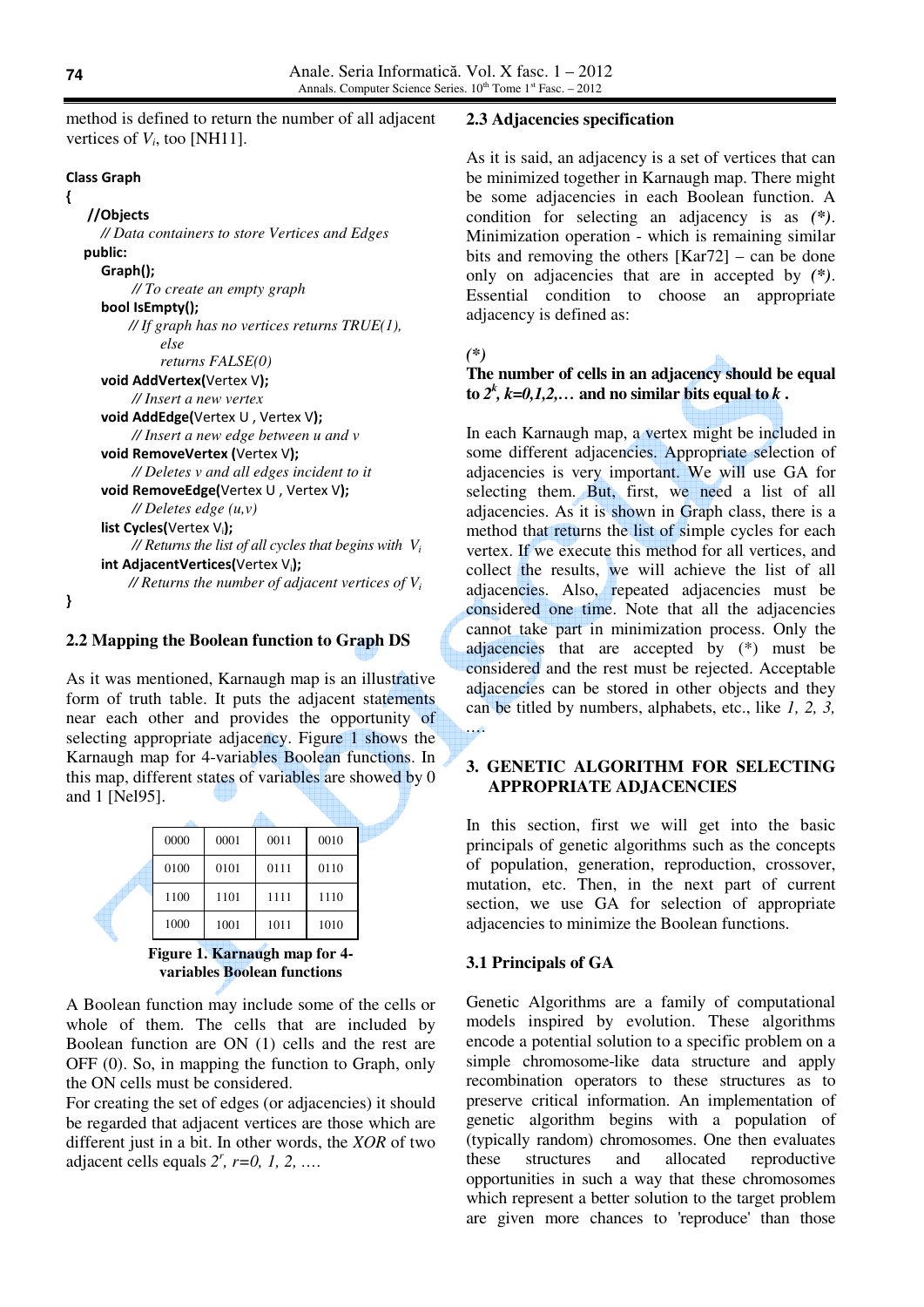chromosomes which are poorer solutions. The 'goodness' (or fitness) of a solution is typically defined with respect to the current population [Whi94]. The working principle of a canonical GA is illustrated in Figure 2. The major steps involved are the generation of a population of solutions, finding the objective function and fitness function and the application of genetic operators. These aspects are described briefly below. They are described in detail in the following subsection [Mat05].

# */\*Algorithm GA \*/*

Formulate initial population Randomly initialize population **Repeat**  Evaluate objective function Find fitness function Apply genetic operators *Reproduction Crossover Mutation* **Until** *(stopping criteria)*



**Figure 2. Working principle of a canonical GA from current population to new population** 

If we choose *n* chromosomes (strings), after generation of new population we will have *2n* chromosomes, which include previous and new reproduced chromosomes. Now, *n* chromosomes must be selected and the others will be removed. Selection of new population is based on fitness function. Fitness function for each chromosome shows its difference to goal chromosome. This algorithm repeats these steps until it gets to a set of repeated chromosomes in a sequence of generations.

#### **3.2 Using GA for selecting appropriate adjacencies**

Now, we have a set of adjacencies and we want to choose the best of them for minimization. Initial population can be formed easily. Due to it, we can for example consider *n* chromosome, so that *n=2nw(variables)*. It means number of chromosomes can be equal to 2 in power of number of variables in Boolean function. Note that amount of *n* is just an offer and it might be changed.

Most important point about chromosomes is the number of genes in them. You know that in a Karnaugh map, number of adjacencies that are considered is dependent, and it might be from  $2^0$  to *2 nw(variables)*. So, we will have a non-identical population. For example for a Boolean function with 2 variables, we will have a population like Figure 3.

There is an important point in reproduction. Reproduction cannot be done in crossover way. Because of heterogeneous chromosomes, crossover operation cannot operate them. So, just the mutation can be done.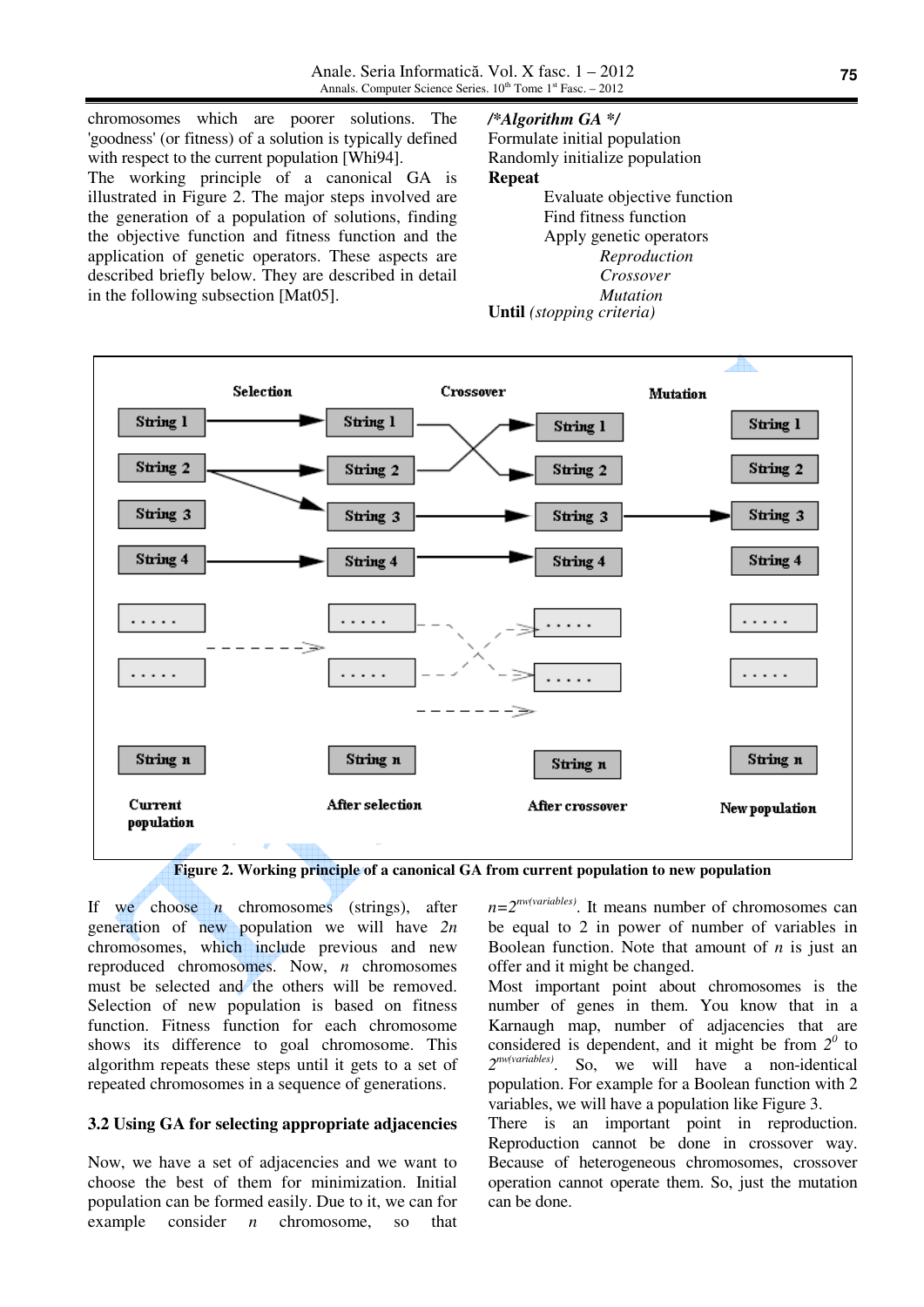As you know, each gene is the title of an adjacency, and the statements in an adjacency can be minimized together. For calculating the fitness function, we should look at the genes of a chromosome. Fitness can be equal to length of non-repeated Boolean statements that remains after minimizing the genes of a chromosome.

$$
Fitness = \sum |MinimizedBooleanStatements|
$$

After repeating this algorithm over and over, we will get to a repeated set of chromosomes in a sequence of generations. Now, the result is *2 nw(variables)* best adjacencies. In other words, the number of best found

Each adjacency may include some of statements and refuse the others. For calculation of total minimized form using supposed adjacency, we must consider whole Boolean function except the statements that are included in supposed adjacency. Instead of them, we add the minimized form of adjacency statements. Fore sure, one of the chromosomes in the last generation contains the best adjacencies. So, after finishing genetic algorithm process, we must calculate the minimized form based on the chromosomes of last generation. After reducing the repeated ones, the best minimized form that is the shortest one will be appeared.



# **4. CONCLUSIONS**

In this paper we got into the problem of minimization of Boolean functions. So, we had a brief look at the concept of adjacency in Karnaugh map and introduced a Graph data structure for storing the Boolean function adjacencies. Then, we extracted the list of all adjacencies and gave it to a genetic algorithm with non-identical chromosomes. The role of GA was finding best adjacencies for minimization. After finishing genetic algorithm, we had *2 nw(variables)* set of adjacencies set. Then the best of them were selected by calculation of minimized form using them. Shortest minimized form showed the best of them and the maximum minimized form of SOP Boolean function.

## **REFERENCES**

- [BM76] **J. A. Bondy, U. S. R. Murty** *Graph theory with applications*, 9th edn. pp. 1–24. Elsevier Science Ltd, Amsterdam, 1976.
- [B+84] **R. K. Brayton, G. D. Hachtel, C. T. McMullen, A. L. Sangiovanni-Vincentelli** – *Logic Minimization*